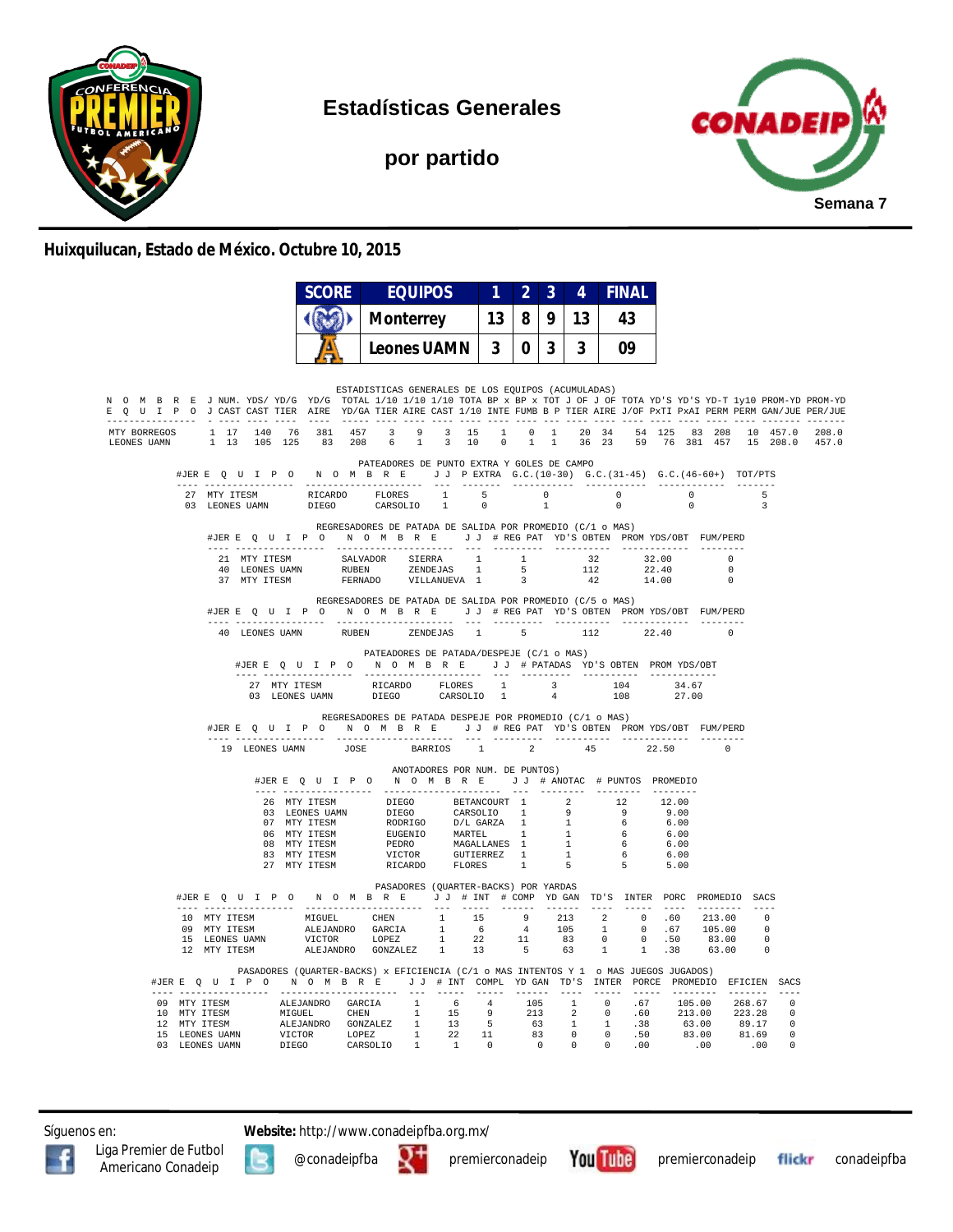

# **Estadísticas Generales**

# **por partido**



| #JER E Q U I P O N O M B R E J J # RECEP YD'S 1 y 10 TD'S PROMEDIO FUMBLES                                                                                                                                                                                     |                                  |                                         | RECEPTORES POR NUM DE RECEPCIONES                                                                                                                                                                                                                                                                                                                                                                         |                                                     |                                         |                                                                  |                                                      |                                            |                         |                                            |
|----------------------------------------------------------------------------------------------------------------------------------------------------------------------------------------------------------------------------------------------------------------|----------------------------------|-----------------------------------------|-----------------------------------------------------------------------------------------------------------------------------------------------------------------------------------------------------------------------------------------------------------------------------------------------------------------------------------------------------------------------------------------------------------|-----------------------------------------------------|-----------------------------------------|------------------------------------------------------------------|------------------------------------------------------|--------------------------------------------|-------------------------|--------------------------------------------|
| ---- ----------------                                                                                                                                                                                                                                          |                                  |                                         | -------------------- ---                                                                                                                                                                                                                                                                                                                                                                                  |                                                     | $- - - - - - - -$                       | $\cdots$<br>120                                                  | ------                                               | $---$                                      | ---------               | -------<br>$\Omega$                        |
| 06 MTY ITESM                                                                                                                                                                                                                                                   |                                  | EUGENIO                                 | 08 MTY ITESM PEDRO MAGALLANES 1                                                                                                                                                                                                                                                                                                                                                                           | MARTEL 1                                            | $\overline{\mathbf{3}}$<br>$\mathbf{1}$ | 75                                                               | $\mathbf{1}$<br>$\overline{0}$                       | $\mathbf{1}$<br>1                          | 40.00<br>75.00          | $\overline{\phantom{0}}$                   |
| 88 MTY ITESM                                                                                                                                                                                                                                                   |                                  |                                         | ALEJANDRO BETANCOURT 1                                                                                                                                                                                                                                                                                                                                                                                    |                                                     | 4                                       | 60                                                               | $\overline{\mathbf{3}}$                              | $\overline{\phantom{0}}$                   | 15.00                   | $\overline{\phantom{0}}$                   |
| 07 MTY ITESM                                                                                                                                                                                                                                                   |                                  |                                         | RODRIGO D/L GARZA 1<br>MARCELO GUTIERREZ 1                                                                                                                                                                                                                                                                                                                                                                |                                                     | $\overline{\mathbf{2}}$                 | 33                                                               | $\mathbf{1}$                                         | $\overline{1}$                             | 16.50                   | $\overline{\phantom{0}}$                   |
| 82 MTY ITESM<br>20 LEONES UAMN                                                                                                                                                                                                                                 |                                  |                                         | ALEJANDRO CEDILLO 1                                                                                                                                                                                                                                                                                                                                                                                       |                                                     | $\overline{\mathbf{2}}$<br>$\sim$ 2     | 32<br>22                                                         | $\overline{2}$<br>$\sim$ 0                           | $\overline{0}$<br>$\sim$ 0                 | 16.00<br>11.00          | $\overline{\phantom{0}}$<br>- 0            |
| 05 LEONES UAMN                                                                                                                                                                                                                                                 |                                  |                                         | ALLOWING COLUMBOR RINGON 1 3<br>FERNADO VILLANUEVA 1 1<br>RAMSES RAMOS 1 2<br>RAMSES RAMOS 1 2                                                                                                                                                                                                                                                                                                            |                                                     |                                         | 22                                                               | 1                                                    | $\overline{\mathbf{0}}$                    | 7.33                    | $\overline{\phantom{0}}$                   |
| 37 MTY ITESM                                                                                                                                                                                                                                                   |                                  |                                         |                                                                                                                                                                                                                                                                                                                                                                                                           |                                                     |                                         | 20                                                               | $\mathbf{1}$                                         | $\overline{0}$                             | 20.00                   | $\overline{\phantom{0}}$                   |
| 80 MTY ITESM                                                                                                                                                                                                                                                   |                                  |                                         |                                                                                                                                                                                                                                                                                                                                                                                                           |                                                     | $\overline{\phantom{a}}$ 2              | 20                                                               | 1                                                    | $\overline{0}$                             | 10.00                   | $\overline{\phantom{0}}$                   |
| 28 LEONES UAMN<br>01 LEONES UAMN                                                                                                                                                                                                                               |                                  |                                         |                                                                                                                                                                                                                                                                                                                                                                                                           |                                                     |                                         | 15<br>15                                                         | $\overline{0}$<br>$\overline{0}$                     | $\overline{0}$<br>$\overline{0}$           | 15.00<br>7.50           | $\overline{\phantom{0}}$<br>$\overline{0}$ |
| 19 LEONES UAMN                                                                                                                                                                                                                                                 |                                  |                                         |                                                                                                                                                                                                                                                                                                                                                                                                           |                                                     |                                         | 9                                                                | $\overline{0}$                                       | $\overline{0}$                             | 3.00                    | $\overline{\phantom{0}}$                   |
| 83 MTY ITESM                                                                                                                                                                                                                                                   |                                  |                                         | $\begin{tabular}{lllllllll} \textsc{JOSE} & \textsc{RAMIREZ} & 1 & 1 \\ \textsc{FERNADO} & \textsc{SSPARZA} & 1 & 2 \\ \textsc{JOSE} & \textsc{BARROS} & 1 & 3 \\ \textsc{VCTOR} & \textsc{GUTIERREZ} & 1 & 1 \\ \textsc{ANDRES} & \textsc{GONZALEZ} & 1 & 1 \\ \end{tabular}$                                                                                                                            |                                                     |                                         | 9                                                                | $\overline{0}$                                       | $\mathbf{1}$                               | 9.00                    | $\overline{\phantom{0}}$                   |
| 05 MTY ITESM<br>14 MTY ITESM                                                                                                                                                                                                                                   |                                  |                                         |                                                                                                                                                                                                                                                                                                                                                                                                           | GONZALEZ 1                                          | $\mathbf{1}$                            | 8 <sup>1</sup><br>$\overline{\mathbf{3}}$                        | $\overline{0}$<br>$\overline{0}$                     | $\Omega$<br>$\overline{0}$                 | 8.00<br>3.00            | - 0<br>$\overline{\phantom{0}}$            |
| 26 MTY ITESM                                                                                                                                                                                                                                                   |                                  | JOSE                                    | DIEGO BETANCOURT 1 1 1 0                                                                                                                                                                                                                                                                                                                                                                                  |                                                     |                                         |                                                                  |                                                      | $\overline{\phantom{a}}$                   | 1.00                    | $\overline{\phantom{0}}$                   |
|                                                                                                                                                                                                                                                                |                                  |                                         | CORREDORES DE BALON (POR YARDAS)                                                                                                                                                                                                                                                                                                                                                                          |                                                     |                                         |                                                                  |                                                      |                                            |                         |                                            |
| #JERE QUIPO NOMBRE JJ # ACARR YDOBTEN 1 y 10 LOG TDOBT PROMYDS FUMBLES                                                                                                                                                                                         |                                  |                                         |                                                                                                                                                                                                                                                                                                                                                                                                           |                                                     |                                         |                                                                  |                                                      |                                            |                         |                                            |
| 15 LEONES UAMN<br>15 LEONES UAMN VICTOR LOPEZ 1<br>26 MTY ITESM DIEGO BETANCOURT 1<br>40 LEONES UAMN RUBEN EXENDEJAS 1<br>37 MTY ITESM FERNADO VILLANUEVA 1<br>33 LEONES UAMN JEAN TORRES 1<br>29 MTY ITESM LUIS OCA¥AS 1<br>04 MTY ITESM LUIS CARRANZA 1<br>2 |                                  | VICTOR                                  | $LOPEZ$ 1 9                                                                                                                                                                                                                                                                                                                                                                                               | $\overline{\mathbf{3}}$                             |                                         | 82<br>29                                                         | $\overline{\mathbf{3}}$<br>$\mathbf{1}$              | $\overline{0}$<br>$\overline{2}$           | 9.11<br>9.67            | $\circ$<br>$^{\circ}$                      |
|                                                                                                                                                                                                                                                                |                                  |                                         |                                                                                                                                                                                                                                                                                                                                                                                                           | $7\overline{7}$                                     |                                         | 25                                                               | $\mathbf{1}$                                         | $\Omega$                                   | 3.57                    | 0                                          |
|                                                                                                                                                                                                                                                                |                                  |                                         |                                                                                                                                                                                                                                                                                                                                                                                                           | $\overline{\mathbf{3}}$                             |                                         | 22                                                               | 1                                                    | $\overline{0}$                             | 7.33                    | $\Omega$                                   |
|                                                                                                                                                                                                                                                                |                                  |                                         |                                                                                                                                                                                                                                                                                                                                                                                                           | 8 <sup>1</sup>                                      | 2                                       | $\begin{array}{c}\n 22 \\  14 \\  12 \\  11 \\  1\n \end{array}$ | $\overline{0}$                                       | $\sim$ 0                                   | 1.75                    | $\Omega$                                   |
|                                                                                                                                                                                                                                                                |                                  |                                         |                                                                                                                                                                                                                                                                                                                                                                                                           | $\overline{\mathbf{3}}$                             |                                         |                                                                  | $\circ$<br>$\mathbf{1}$                              | $\overline{\phantom{0}}$<br>$\overline{0}$ | 6.00<br>3.67            | 0<br>0                                     |
|                                                                                                                                                                                                                                                                |                                  |                                         |                                                                                                                                                                                                                                                                                                                                                                                                           |                                                     | $\mathbf{1}$                            | 10                                                               | $\mathbf{1}$                                         |                                            | 0 10.00                 | 0                                          |
|                                                                                                                                                                                                                                                                |                                  |                                         |                                                                                                                                                                                                                                                                                                                                                                                                           | 5 <sub>5</sub>                                      |                                         | 9                                                                | $\mathbf{1}$                                         | $\Omega$                                   | 1.80                    | 0                                          |
|                                                                                                                                                                                                                                                                |                                  |                                         |                                                                                                                                                                                                                                                                                                                                                                                                           | $\overline{\phantom{a}}$<br>$\overline{\mathbf{2}}$ |                                         | 7<br>$7\phantom{.0}\phantom{.0}7$                                | $\overline{0}$<br>$\overline{0}$                     | $\overline{0}$<br>$\overline{\phantom{0}}$ | 3.50<br>3.50            | 0<br>$\Omega$                              |
|                                                                                                                                                                                                                                                                |                                  |                                         |                                                                                                                                                                                                                                                                                                                                                                                                           | $\mathbf{1}$                                        |                                         | 6                                                                | $\overline{\phantom{0}}$                             | $\overline{\phantom{0}}$                   | 6.00                    | 0                                          |
| 32 LEONES UAMN                                                                                                                                                                                                                                                 |                                  | CECILIO                                 | ARTEAGA 1                                                                                                                                                                                                                                                                                                                                                                                                 | $\overline{\phantom{0}}^2$                          |                                         | 5                                                                | $\sim$ 0                                             | $\sim$ 0                                   | 2.50                    | $\Omega$                                   |
| 44 LEONES UAMN                                                                                                                                                                                                                                                 |                                  |                                         | ALEJANDRO CONTRERAS 1                                                                                                                                                                                                                                                                                                                                                                                     | $\overline{2}$                                      |                                         | 3                                                                | $\circ$                                              | $\overline{0}$                             | 1.50                    | 0                                          |
|                                                                                                                                                                                                                                                                |                                  | ---- ----------------<br>29 LEONES UAMN | INTERCEPTORES DE PASES (POR # DE PASES INTECEPTADOS)<br>#JERE QUIPO NOMBRE JJ # INT YD'S PROM                                                                                                                                                                                                                                                                                                             | ----------------------<br>LUIS GOMEZ                |                                         | 1                                                                | --- ----- ---- ----<br>1                             | $0\quad 1.00$                              |                         |                                            |
|                                                                                                                                                                                                                                                                |                                  |                                         | TACLEADORES (POR # DE TACLEADAS)                                                                                                                                                                                                                                                                                                                                                                          |                                                     |                                         |                                                                  |                                                      |                                            |                         |                                            |
|                                                                                                                                                                                                                                                                |                                  |                                         | #JERE QUIPO NOMBRE JJ # TACL # ATRA PROM FUM/RECU                                                                                                                                                                                                                                                                                                                                                         |                                                     |                                         |                                                                  |                                                      | ----- --------                             |                         |                                            |
|                                                                                                                                                                                                                                                                | 03 MTY ITESM                     |                                         |                                                                                                                                                                                                                                                                                                                                                                                                           |                                                     |                                         | 6 <sup>6</sup>                                                   | $\mathbf{1}$                                         | 6.00                                       | $\Omega$                |                                            |
|                                                                                                                                                                                                                                                                | 24 MTY ITESM                     |                                         | RODOLFO VILLAREAL 1<br>SERGIO SCHIAFFINO 1<br>MARIN ARRAMBIDE 1                                                                                                                                                                                                                                                                                                                                           |                                                     |                                         | 6                                                                | $\overline{0}$                                       | 6.00                                       | 0                       |                                            |
|                                                                                                                                                                                                                                                                | 52 MTY ITESM<br>90 LEONES UAMN   |                                         | MARIN                                                                                                                                                                                                                                                                                                                                                                                                     |                                                     |                                         | 6 <sup>6</sup><br>5 <sub>5</sub>                                 | $\overline{0}$<br>$\mathbf{1}$                       | 6.00<br>5.00                               | $\Omega$<br>0           |                                            |
|                                                                                                                                                                                                                                                                | 02 LEONES UAMN                   |                                         | GUSTAVO TELLEZ 1<br>RODRIGO HERNANDEZ 1<br>LEOPOLDO ARELLANO 1                                                                                                                                                                                                                                                                                                                                            |                                                     |                                         | 4                                                                | $\sim$ 0                                             | 4.00                                       | $\Omega$                |                                            |
|                                                                                                                                                                                                                                                                | 30 MTY ITESM                     |                                         |                                                                                                                                                                                                                                                                                                                                                                                                           |                                                     |                                         | $\overline{4}$                                                   | $\overline{\phantom{0}}$                             | 4.00                                       | 0                       |                                            |
|                                                                                                                                                                                                                                                                | 55 LEONES UAMN<br>99 MTY ITESM   |                                         | MARTIN LOYOLA 1<br>JOSE DORIA 1<br>MAXIMILIAN SOTO 1<br>LUIS SANSORES 1                                                                                                                                                                                                                                                                                                                                   |                                                     |                                         | $\overline{\mathbf{3}}$<br>$\overline{\mathbf{3}}$               | $\overline{\phantom{0}}$<br>$\overline{\phantom{0}}$ | 3.00<br>3.00                               | $\Omega$<br>$\Omega$    |                                            |
|                                                                                                                                                                                                                                                                | 02 MTY ITESM                     |                                         |                                                                                                                                                                                                                                                                                                                                                                                                           |                                                     |                                         | $\overline{\mathbf{3}}$                                          | $\overline{\phantom{0}}$                             | 3.00                                       | 0                       |                                            |
|                                                                                                                                                                                                                                                                | 53 MTY ITESM                     |                                         |                                                                                                                                                                                                                                                                                                                                                                                                           |                                                     |                                         | $\overline{\mathbf{3}}$                                          | $\overline{\mathbf{0}}$                              | 3.00                                       | $\Omega$                |                                            |
|                                                                                                                                                                                                                                                                | 26 LEONES UAMN<br>16 LEONES UAMN |                                         |                                                                                                                                                                                                                                                                                                                                                                                                           |                                                     | $\mathbf{1}$                            |                                                                  |                                                      | 2.00                                       | $\Omega$                |                                            |
|                                                                                                                                                                                                                                                                |                                  |                                         |                                                                                                                                                                                                                                                                                                                                                                                                           |                                                     |                                         | $\overline{2}$                                                   | $\overline{\phantom{0}}$                             |                                            |                         |                                            |
|                                                                                                                                                                                                                                                                |                                  |                                         |                                                                                                                                                                                                                                                                                                                                                                                                           |                                                     |                                         |                                                                  |                                                      | 2.00                                       | $\Omega$                |                                            |
|                                                                                                                                                                                                                                                                | 22 LEONES UAMN<br>99 LEONES UAMN |                                         |                                                                                                                                                                                                                                                                                                                                                                                                           |                                                     |                                         |                                                                  |                                                      | 2.00<br>2.00                               | 0<br>$\Omega$           |                                            |
|                                                                                                                                                                                                                                                                | 29 LEONES UAMN                   |                                         |                                                                                                                                                                                                                                                                                                                                                                                                           |                                                     |                                         |                                                                  |                                                      | 2.00                                       | $\Omega$                |                                            |
|                                                                                                                                                                                                                                                                | 08 LEONES UAMN                   |                                         |                                                                                                                                                                                                                                                                                                                                                                                                           |                                                     |                                         |                                                                  |                                                      | 2.00                                       | $\Omega$                |                                            |
|                                                                                                                                                                                                                                                                | 57 MTY ITESM                     |                                         |                                                                                                                                                                                                                                                                                                                                                                                                           |                                                     |                                         |                                                                  |                                                      | 2.00                                       | $\Omega$<br>$\Omega$    |                                            |
|                                                                                                                                                                                                                                                                | 97 MTY ITESM<br>95 MTY ITESM     |                                         |                                                                                                                                                                                                                                                                                                                                                                                                           |                                                     |                                         |                                                                  |                                                      | 2.00<br>2.00                               | $\Omega$                |                                            |
|                                                                                                                                                                                                                                                                | 58 MTY ITESM                     |                                         | $\begin{tabular}{lcccc} SALVADOR & CABRERA & 1 & 2 & 0 \\ NORMAN & VAZQUEZ & 1 & 2 & 0 \\ PABLO & CATALAN & 1 & 2 & 0 \\ LUIS & GOMEZ & 1 & 2 & 0 \\ LUIS & GOMEZ & 1 & 2 & 0 \\ MIGUEL & BARRAGAN & 1 & 2 & 0 \\ JOAQUIN & VEGA & 1 & 2 & 0 \\ JORQIIN & WRLDONADO & 1 & 2 & 0 \\ MARTIN & MALDONADO & 1 & 2 & 0 \\ JORGE & GUERRA & 1 & 2 & 0 \\ JORGE & GUERRA & 1 & 2 & 0 \\ \end{tabular}$<br>MARLON | COSSIO                                              |                                         |                                                                  |                                                      | 2.00                                       |                         |                                            |
|                                                                                                                                                                                                                                                                | 98 MTY ITESM                     |                                         |                                                                                                                                                                                                                                                                                                                                                                                                           |                                                     | $\mathbf{1}$                            | 2                                                                | 0<br>$\Omega$                                        | 2.00                                       | 0<br>$\Omega$           |                                            |
|                                                                                                                                                                                                                                                                | 52 LEONES UAMN<br>24 LEONES UAMN |                                         | MIGUEL<br>JUAN                                                                                                                                                                                                                                                                                                                                                                                            | RIOS<br>AGUILUZ                                     | $\mathbf{1}$<br>1                       | $\mathbf{1}$<br>1                                                | $^{\circ}$                                           | 1.00<br>1.00                               | $\Omega$                |                                            |
|                                                                                                                                                                                                                                                                | 09 LEONES UAMN                   |                                         | LUIS                                                                                                                                                                                                                                                                                                                                                                                                      | BENAVIDES 1                                         |                                         | $\mathbf{1}$                                                     | $^{\circ}$                                           | 1.00                                       | 0                       |                                            |
|                                                                                                                                                                                                                                                                | 94 LEONES UAMN                   |                                         | JOSE                                                                                                                                                                                                                                                                                                                                                                                                      | SANCHEZ                                             | $\mathbf{1}$                            | 1                                                                | $^{\circ}$                                           | 1.00                                       | 0                       |                                            |
|                                                                                                                                                                                                                                                                | 45 LEONES UAMN<br>27 LEONES UAMN |                                         | JORGE<br>DAVID                                                                                                                                                                                                                                                                                                                                                                                            | ORNELAS<br>ANAYA                                    | 1<br>$\mathbf{1}$                       | $\overline{1}$<br>1                                              | $^{\circ}$<br>$\Omega$                               | 1.00<br>1.00                               | $\mathbf 0$<br>$\Omega$ |                                            |
|                                                                                                                                                                                                                                                                | 91 LEONES UAMN                   |                                         | JOSE                                                                                                                                                                                                                                                                                                                                                                                                      | CASARRUBIA 1                                        |                                         | $\mathbf{1}$                                                     | $\circ$                                              | 1.00                                       | 0                       |                                            |
|                                                                                                                                                                                                                                                                | 14 LEONES UAMN                   |                                         | CARLOS                                                                                                                                                                                                                                                                                                                                                                                                    | GARZA                                               | $\mathbf{1}$                            | $\mathbf{1}$                                                     | $\circ$                                              | 1.00                                       | $\Omega$                |                                            |
|                                                                                                                                                                                                                                                                | 29 MTY ITESM                     |                                         | LUIS                                                                                                                                                                                                                                                                                                                                                                                                      | OCA¥AS                                              | $\mathbf{1}$                            | $\overline{1}$                                                   | 0                                                    | 1.00                                       | $\Omega$                |                                            |
|                                                                                                                                                                                                                                                                | 11 MTY ITESM<br>50 MTY ITESM     |                                         | CARLOS<br>CARLOS                                                                                                                                                                                                                                                                                                                                                                                          | MARTELL<br>MERCADO                                  | 1<br>$\mathbf{1}$                       | $\mathbf{1}$<br>1                                                | 0<br>0                                               | 1.00<br>1.00                               | $\Omega$<br>$\Omega$    |                                            |

Síguenos en: **Website:** http://www.conadeipfba.org.mx/